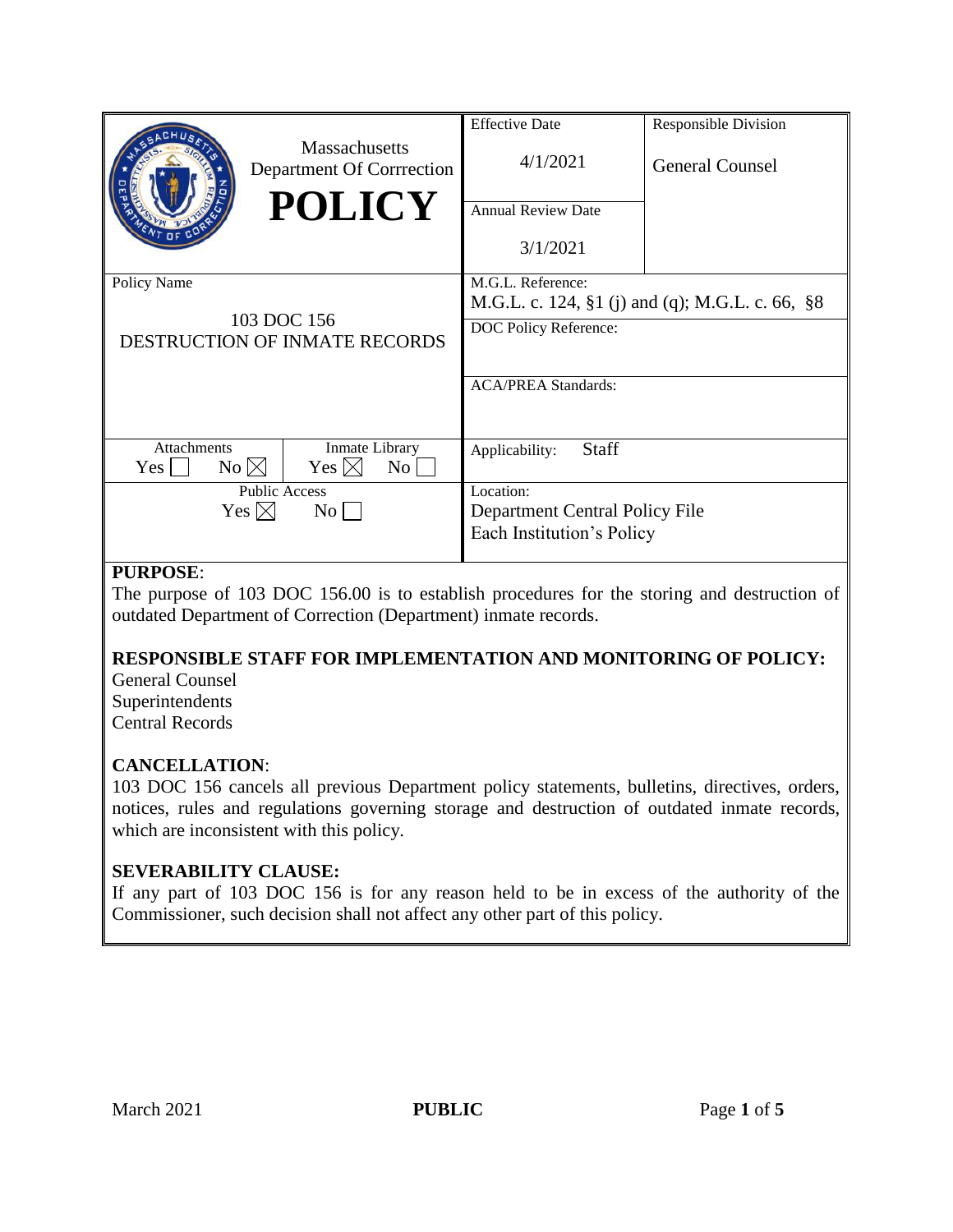# **TABLE OF CONTENTS**

| 156.01 | Definitions                                    | 3 |
|--------|------------------------------------------------|---|
| 156.02 | Institutional Six-Part and Two-Flap Folder     | 4 |
| 156.03 | Storage of Ex-Inmate Case Records and Mittimus | 4 |
| 156.04 | <b>Inmate Management System Records</b>        | 4 |
| 156.05 | <b>Historical Records</b>                      | 5 |
| 156.06 | Security and Safety of Inmate Records          |   |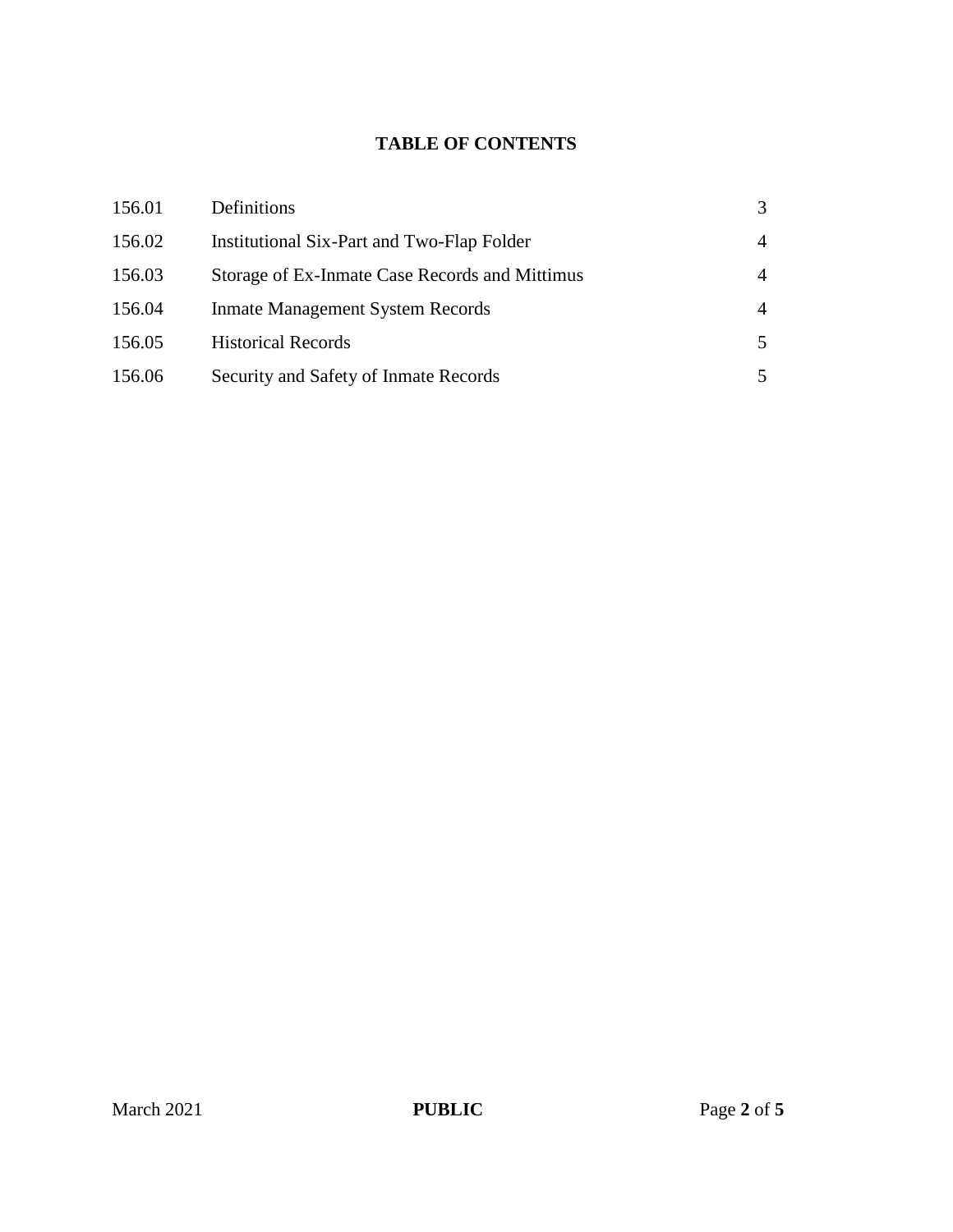### **156.01 DEFINITIONS**

For the purposes of this policy, terms used are defined as:

Central Record: Prior to 2008, the folder of information about an inmate, which is similar in content to the institutional Six-Part folder. These records are stored with a contracted vendor.

Central Records Department: Office responsible for maintaining and managing the (historical) Central Record, as well as maintaining and managing the institutional inmate Six-Part Folder of inmates no longer in the custody of the Department.

Inmate records: Any or all of the following types of records about an inmate: Central Records, institutional folders, institutional Six-Part folders, institutional Two-Flap folders and Mittimus papers and electronic IMS files.

Institutional Six-Part Folder: The standard folder for new commitments to the Department which has six separate sections for filing of appropriate material.

Institutional Two-Flap Folder: A folder used to contain inmate records. This type of file was used prior to the development of the Six-Part Folder.

Mittimus: The package of sentencing documents received from a court upon commitment of an inmate to the Department.

Inmate Management System (IMS): The Department's automated information system that provides processing, storage and retrieval of inmate-related information needed by Department personnel and other authorized users within the criminal justice system.

Records Conservation Board: The state agency having authority over the retention and destruction of official documents.

State Archive: The state agency responsible for monitoring and storing various state records and/or documents.

Vendor: A certified individual/company which has obtained the contract for managing outdated inmate records.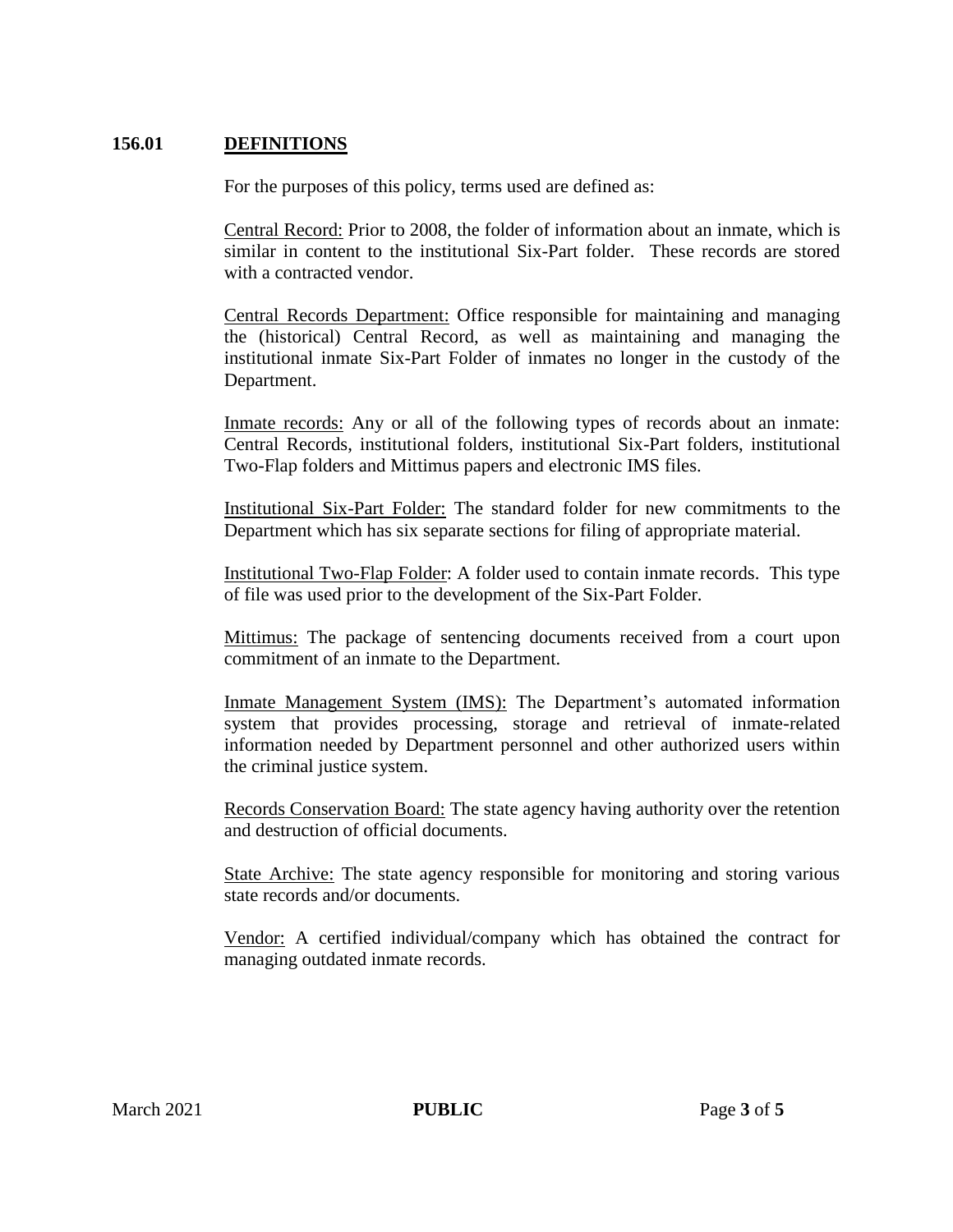#### **156.02 INSTITUTIONAL SIX-PART AND TWO FLAP FOLDER**

The following steps are to be followed in handling institutional Six-Part and two-Flap Folders once an inmate has left the Department's custody:

- 1. The folder shall be in an orderly fashion and all recent filing shall be appropriately filed.
- 2. Within ninety (90) days of the release date, the Six-Part Folder and Mittimus shall be forwarded to the Central Records Department.

### **156.03 STORAGE OF EX-INMATE CASE RECORDS AND MITTIMUS**

The following steps are to be adhered to in handling a Six-Part Folder as well as the Mittimus once an inmate has left the Department's custody.

- 1. The Mittimus and Six-Part Folder shall be pulled.
- 2. Upon release of the inmate the Mittimus shall be filed within the present Six-Part Folder. Within ninety (90) days of the inmate's release date, the Six-Part Folder and Mittimus shall be forwarded to the Central Records Department.
- 3. In accordance with time frames established by the Records Conservation Board as set forth in the most current Massachusetts Statewide Retention Schedule, the Mittimus shall be securely stored after the inmate is released via good conduct discharge, expiration of sentence, discharge from civil commitment, or discharge from Parole Board supervision. Mittimus papers shall only be destroyed after written permission for said destruction has been requested and received from the Records Conservation Board, in accordance with the approved retention schedule.
- 4. Information contained in the IMS does not need to be maintained in the institutional Six-Part Folder. Such information is available electronically.

#### **156.04 INMATE MANAGEMENT SYSTEM RECORDS**

Data from the IMS electronic records shall be stored on disks that have a full one (1) to one (1) mirror and hot online spare disks that will synchronize with any of the data disks should one malfunction. On a nightly basis, the Executive Office of Technology Services and Security (EOTSS) shall run two (2) backup procedures for the IMS Database to include a hot backup of the database and a backup of the archive logs. These two (2) procedures shall be done to the OTIS tape drive. Tapes shall be taken to a secure off-site storage location.